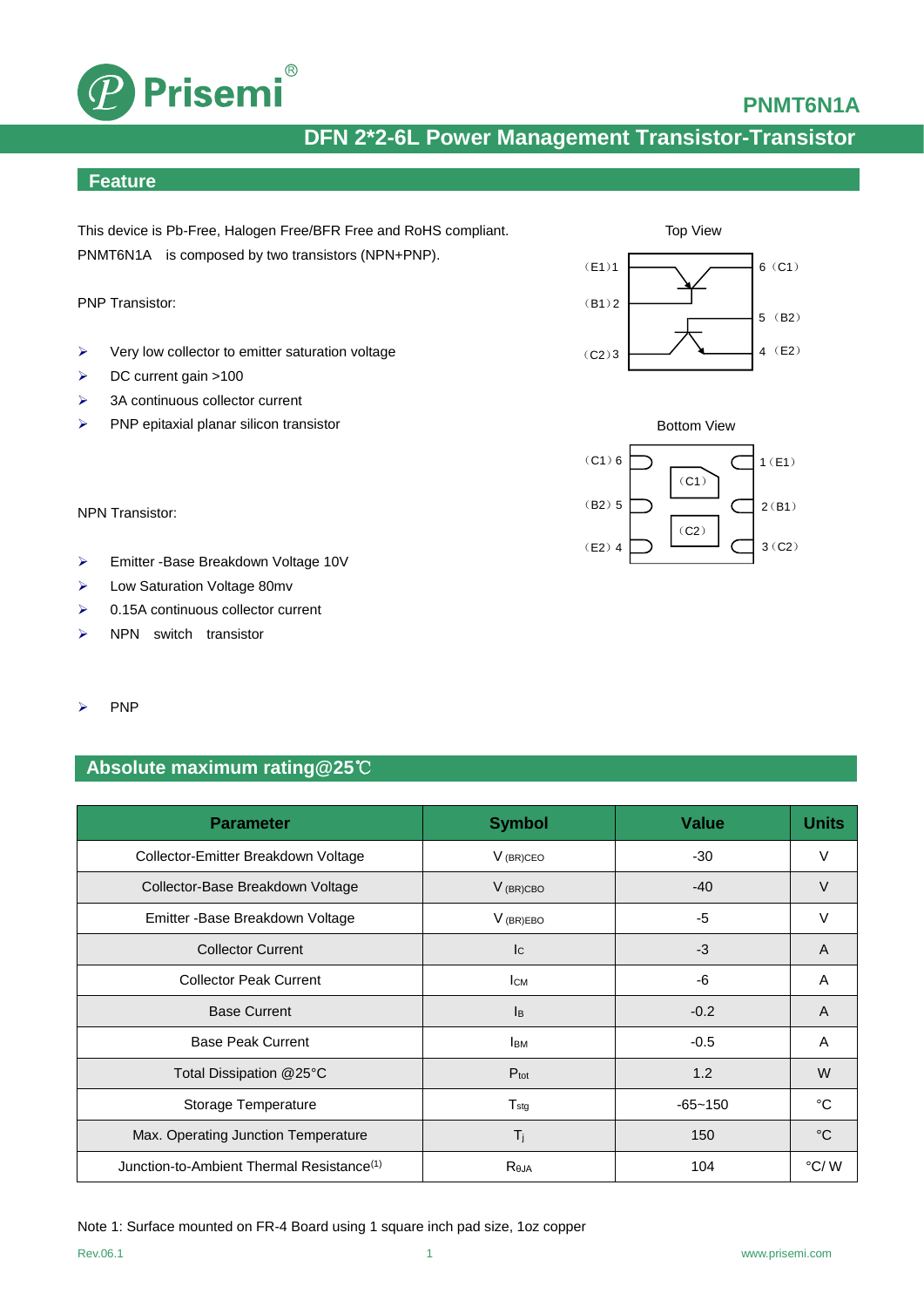# <sup>®</sup> Prisemi

# **DFN 2\*2-6L Power Management Transistor-Transistor <b>PNMT6N1A**

### **Electrical characteristics per line@25**℃**( unless otherwise specified)**

| <b>Parameter</b>                            | <b>Symbol</b>        | <b>Conditions</b>                                | Min. | Typ. | Max.    | <b>Units</b> |
|---------------------------------------------|----------------------|--------------------------------------------------|------|------|---------|--------------|
|                                             | $h_{FE}$             | $IC=-1mA, VCE=-5.0V$                             | 150  |      |         |              |
| DC Current Gain                             |                      | $IC=-1A, VCE=-5.0V$                              | 100  |      | ۰       |              |
| <b>Collector-Emitter Saturation Voltage</b> | VCE(sat)             | $IC=-0.1A, IB=-1mA$                              |      |      | $-0.14$ | V            |
|                                             |                      | $IC=-0.5A, IB=-50mA$                             |      |      | $-0.17$ |              |
|                                             |                      | $IC=-1A,IB=-100mA$                               |      |      | $-0.31$ |              |
| Base-Emitter Saturation Voltage             | V <sub>BE(sat)</sub> | $IC=-1A,IB=-0.05mA$                              |      |      | $-1.1$  | V            |
| Collector Cut-off Current ( $IE=0$ )        | <b>I</b> CBO         | $VCB=-40V$                                       |      |      | $-0.1$  |              |
|                                             |                      | $V_{CB} = -30V$ T <sub>C</sub> $= 125^{\circ}$ C |      |      | $-20$   | μA           |
| Emitter Cut-off Current(Ic=0)               | <b>EBO</b>           | $VEB=-5V$                                        |      |      | $-0.1$  | μA           |

 $\triangleright$  NPN

#### **Absolute maximum rating@25**℃

| <b>Parameter</b>                    | <b>Symbol</b>               | <b>Value</b> | <b>Units</b> |
|-------------------------------------|-----------------------------|--------------|--------------|
| Collector-Emitter Breakdown Voltage | $V_{(BR)CEO}$               | 50           |              |
| Collector-Base Breakdown Voltage    | V (BR)CBO                   | 80           |              |
| Emitter - Base Breakdown Voltage    | $V_{(BR)EBO}$               | 10           |              |
| <b>Collector Current</b>            | <b>I</b> C                  | 0.15         | A            |
| Total Dissipation @25°C             | $P_{\text{tot}}$            | 0.15         | W            |
| Storage Temperature                 | $\mathsf{T}_{\mathsf{stq}}$ | $-65 - 150$  | °C           |
| Max. Operating Junction Temperature | Τi                          | 150          | °C           |

### **Electrical characteristics per line@25**℃**( unless otherwise specified)**

| <b>Parameter</b>                     | <b>Symbol</b>           | <b>Conditions</b>       | <b>Min</b> | Typ. | Max. | <b>Units</b> |
|--------------------------------------|-------------------------|-------------------------|------------|------|------|--------------|
| Collector-Base Breakdown Voltage     | <b>BV<sub>CBO</sub></b> | $lc = 50uA$             | 80         |      |      |              |
| Collector-Emitter Breakdown Voltage  | <b>BVCEO</b>            | $lc=1mA$                | 50         |      |      |              |
| Emitter-Base Breakdown Voltage       | <b>BVEBO</b>            | $I = 50uA$              | 10         |      |      |              |
| Collector Cut-off Current ( $IE=0$ ) | Ісво                    | $V$ $_{\rm CB}$ =60 $V$ |            |      | 0.15 | μA           |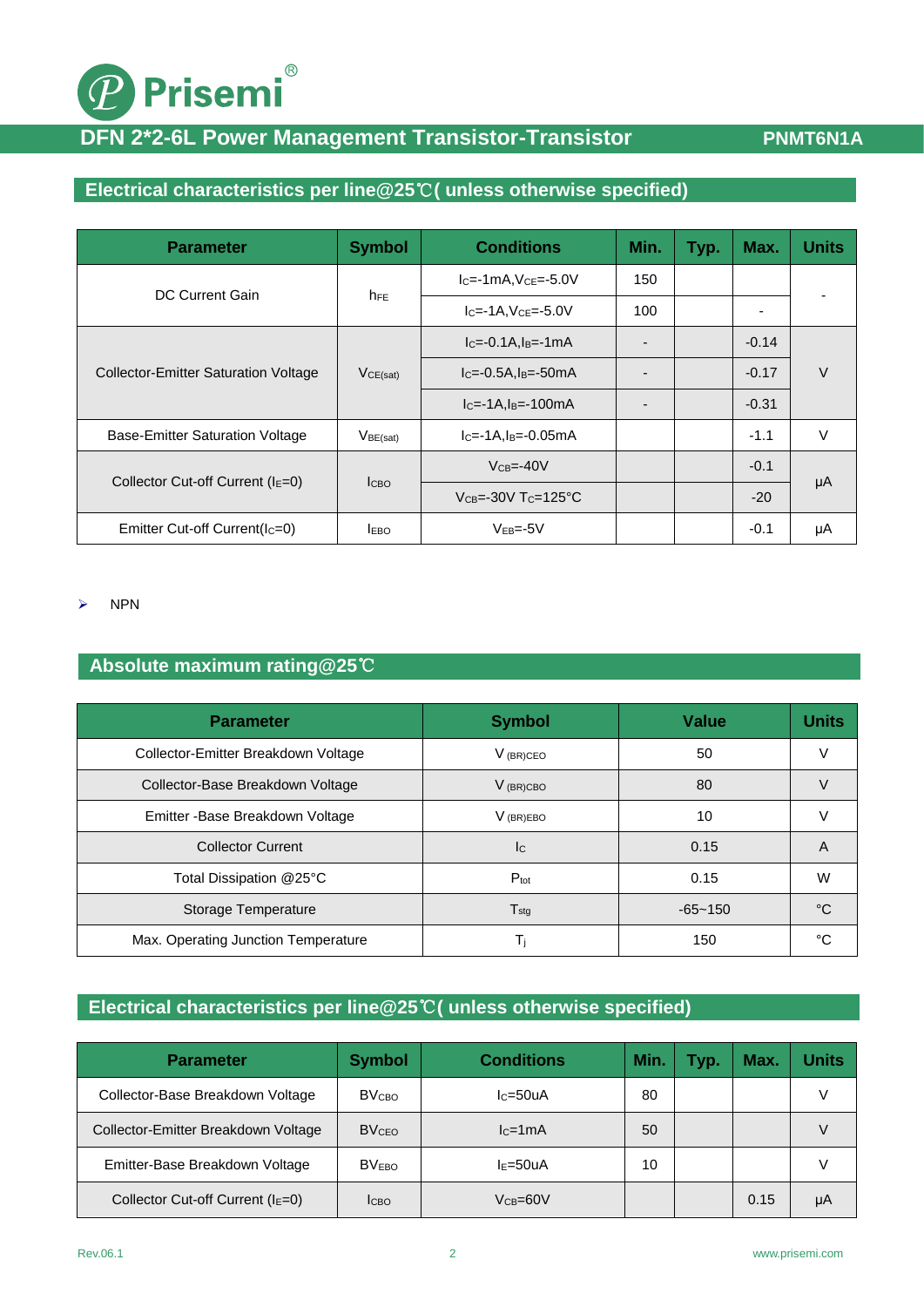### **DFN 2\*2-6L Power Management Transistor-Transistor PNMT6N1A**

### **Electrical characteristics per line@25**℃**( unless otherwise specified)**

| <b>Parameter</b>                            | <b>Symbol</b> | <b>Conditions</b>                          | Min | Typ. | Max. | <b>Units</b> |
|---------------------------------------------|---------------|--------------------------------------------|-----|------|------|--------------|
| Emitter Cut-off Current( $IC=0$ )           | <b>IEBO</b>   | $V_{FB} = 7V$                              |     |      | 0.1  | μA           |
| DC Current Gain                             | <b>NFE</b>    | $lc=1mA$ , $Vce=6V$                        | 200 |      | 350  |              |
| <b>Collector-Emitter Saturation Voltage</b> | VCE(sat)      | $lc = 50mA$ , $ls = 5mA$                   |     |      | 0.08 |              |
| <b>Transition frequency</b>                 | İт            | $V_{CE}$ =12V,l $E$ =-2mA,f=100MHz         |     | 220  |      | <b>MHz</b>   |
| <b>Output Capacitance</b>                   | Cob           | $V_{CE}$ =12V, I <sub>E</sub> =0mA, f=1MHz |     | 1.5  | 3.5  | pF           |

#### **Typical Characteristics**







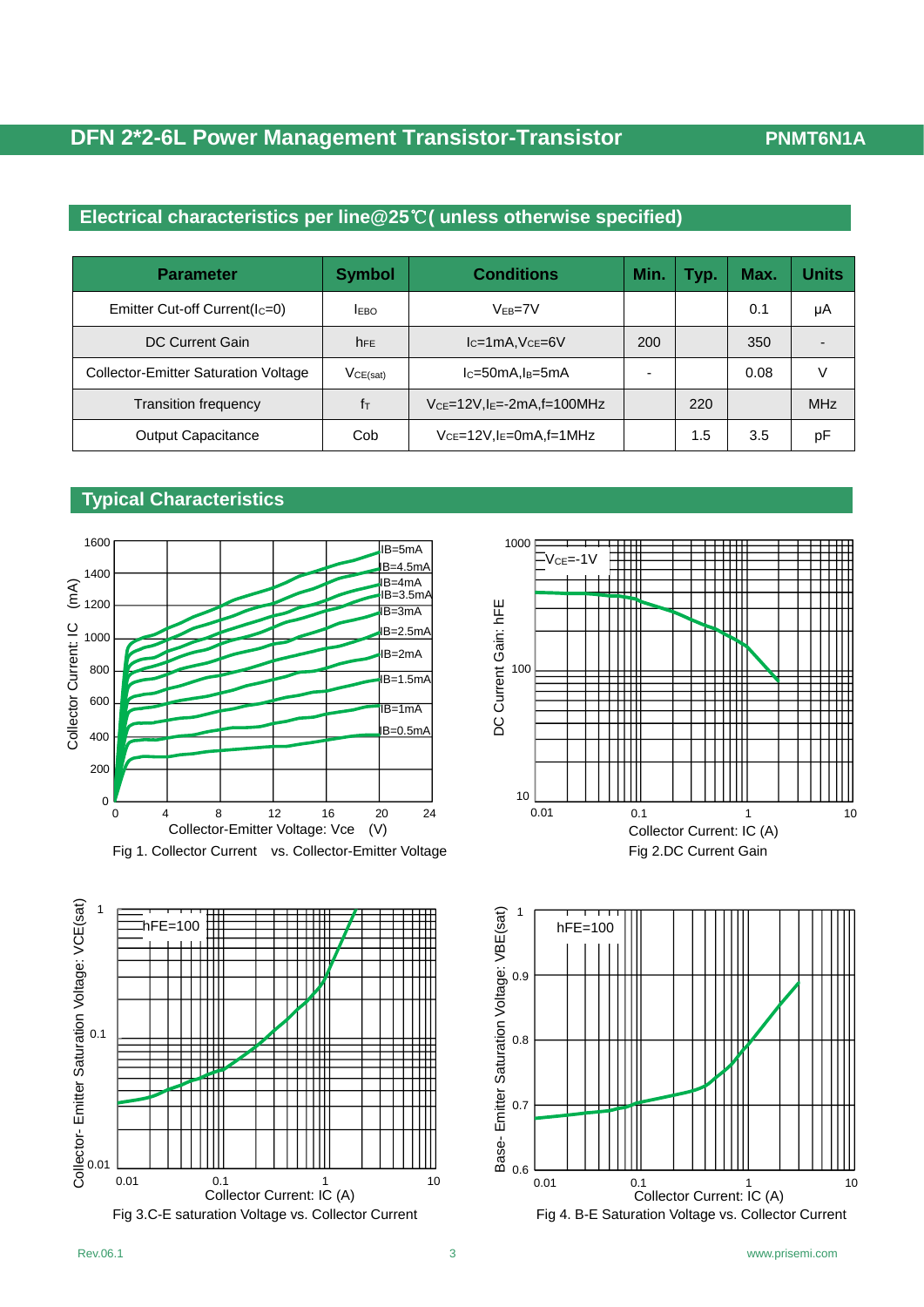# **DFN 2\*2-6L Power Management Transistor-Transistor <b>PNMT6N1A**





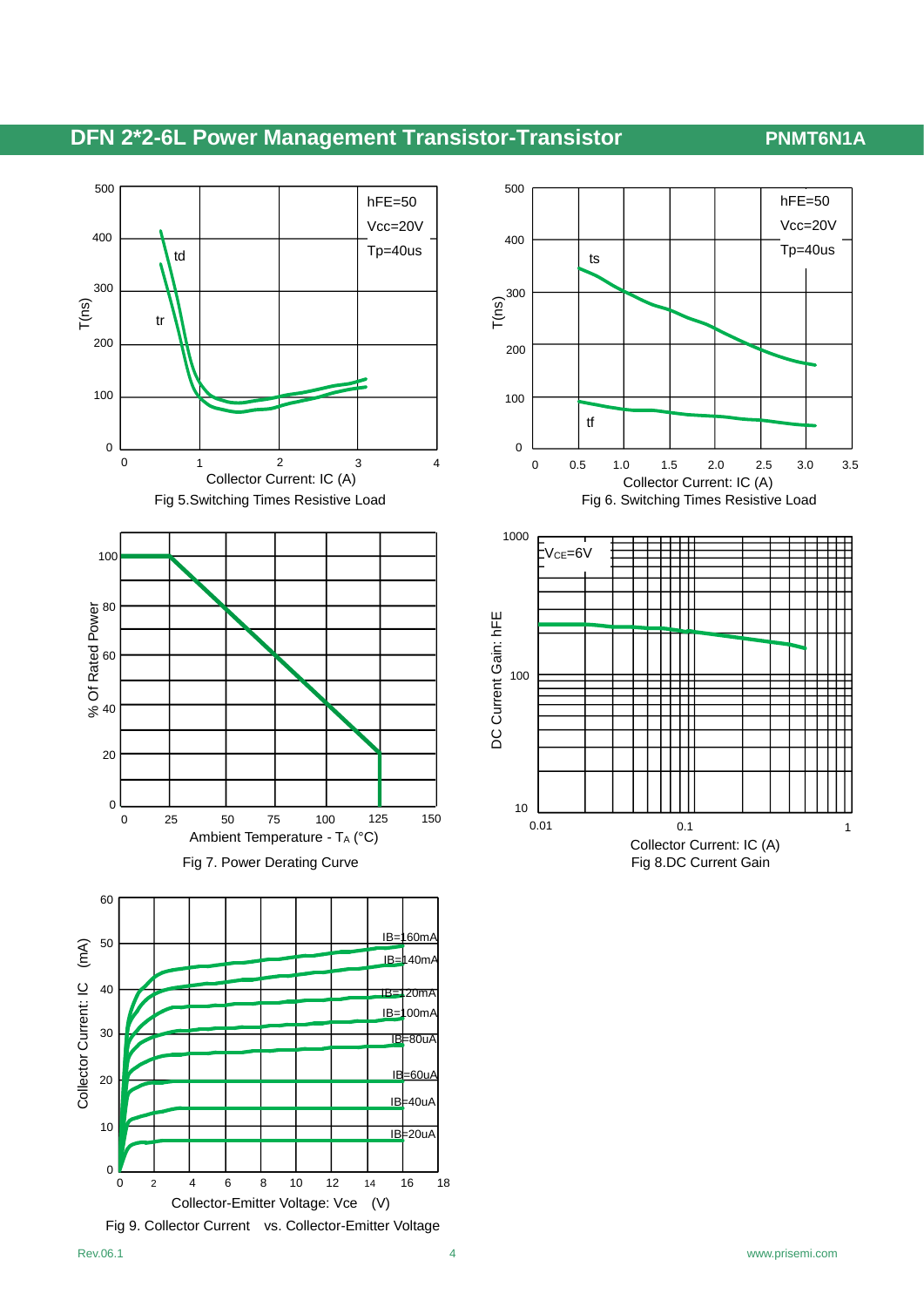# **DFN 2\*2-6L Power Management Transistor-Transistor PNMT6N1A**











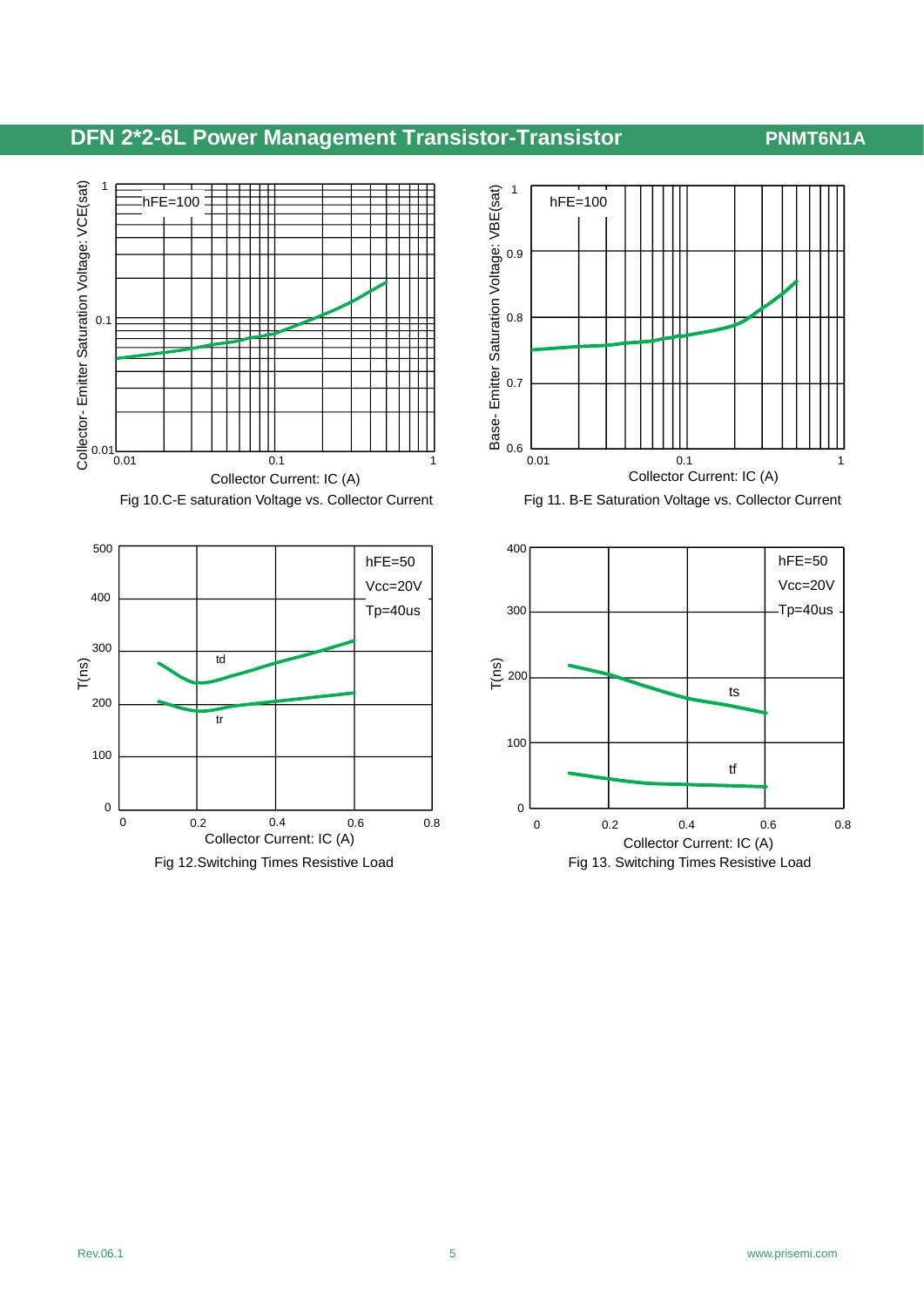# **DFN 2\*2-6L Power Management Transistor-Transistor <b>PNMT6N1A**

### **Product dimension DFN-6L(2\*2)**





|     | <b>Millimeters</b> |            | <b>Inches</b>  |            |  |
|-----|--------------------|------------|----------------|------------|--|
| Dim | <b>MIN</b>         | <b>MAX</b> | <b>MIN</b>     | <b>MAX</b> |  |
| A   | 1.924              | 2.076      | 0.076          | 0.082      |  |
| B   | 1.924              | 2.076      | 0.076          | 0.082      |  |
| C   | 0.250              | 0.350      | 0.010          | 0.014      |  |
| D   | $0.650$ (typ.)     |            | $0.026$ (typ.) |            |  |
| E   | 0.200 MIN.         |            | 0.008 MIN.     |            |  |
| F   | 0.720<br>0.520     |            | 0.020          | 0.028      |  |
| G   | 0.900              | 1.100      | 0.035          | 0.043      |  |
| H   | 0.174<br>0.326     |            | 0.007          | 0.013      |  |
| J   | 0.550<br>0.650     |            | 0.021<br>0.027 |            |  |
| K   | 0.206 REF          |            | 0.206 REF      |            |  |
| L   | 0.203 REF          |            | 0.203 REF      |            |  |



If there is enough place in PCB. It can be mounted with copper along the dotted line in order to optimize thermal design.

| <b>Dim</b>   | <b>Millimeters</b> |            |  |  |
|--------------|--------------------|------------|--|--|
|              | <b>MIN</b>         | <b>MAX</b> |  |  |
| р            | 0.60               | 0.70       |  |  |
| r            | 0.40               | 0.50       |  |  |
| s            | 1.05               | 1.15       |  |  |
| $\mathsf{t}$ | 0.42               | 0.52       |  |  |
| f            | 0.67               | 0.77       |  |  |
| g            | 0.06               | 0.16       |  |  |
| h            | 0.1                | 0.2        |  |  |
|              | 0.35               | 0.45       |  |  |
| R            | 0.1                | 0.2        |  |  |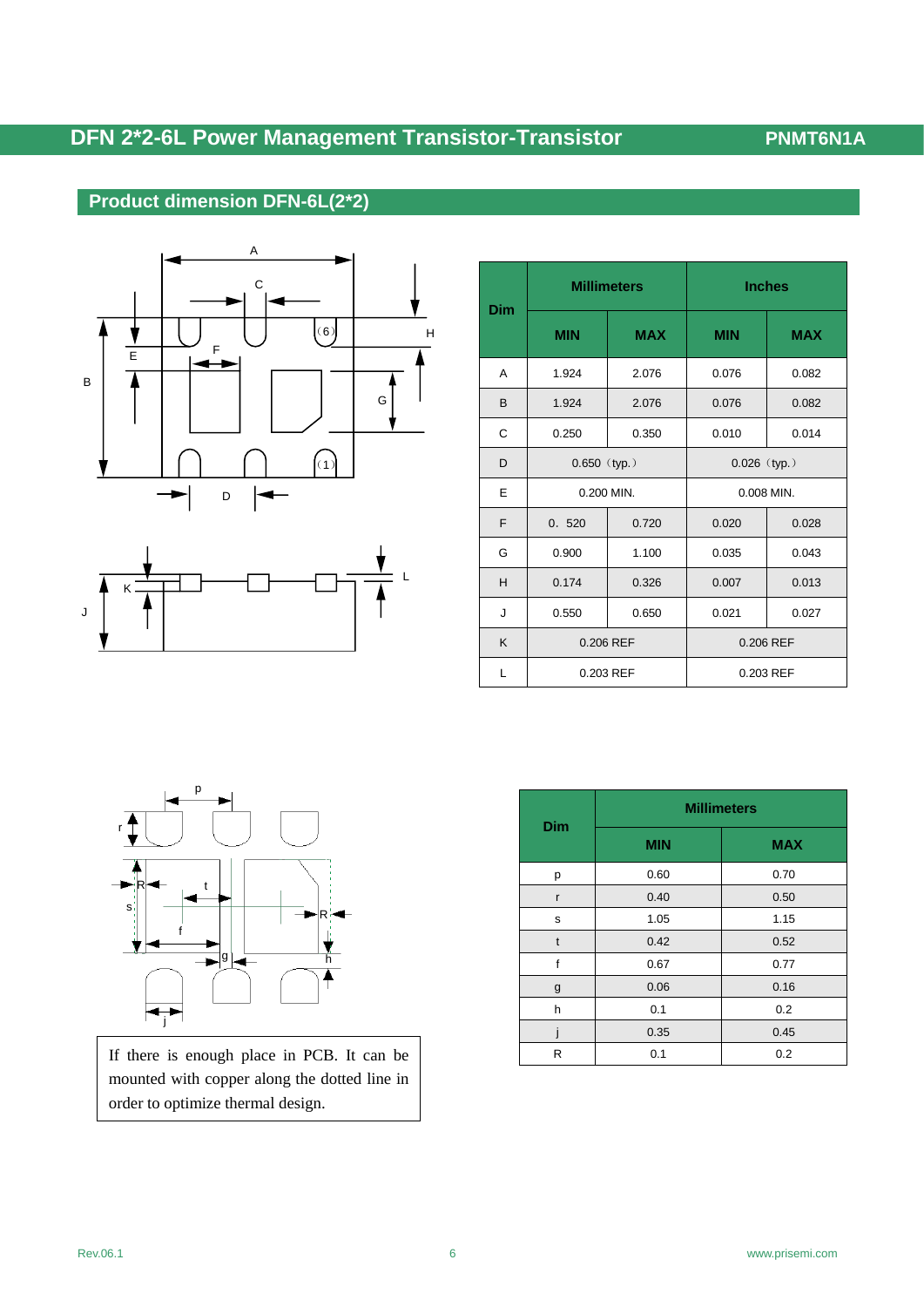# **DFN 2\*2-6L Power Management Transistor-Transistor / PNMT6N1A**

**Marking information** 



#### **Ordering information**

| Device   | Package            | Reel | <b>Shipping</b>                 |
|----------|--------------------|------|---------------------------------|
| PNMT6N1A | $(2^*2)$<br>JFN-6L | 711  | 3000<br><sup>T</sup> ape & Reel |